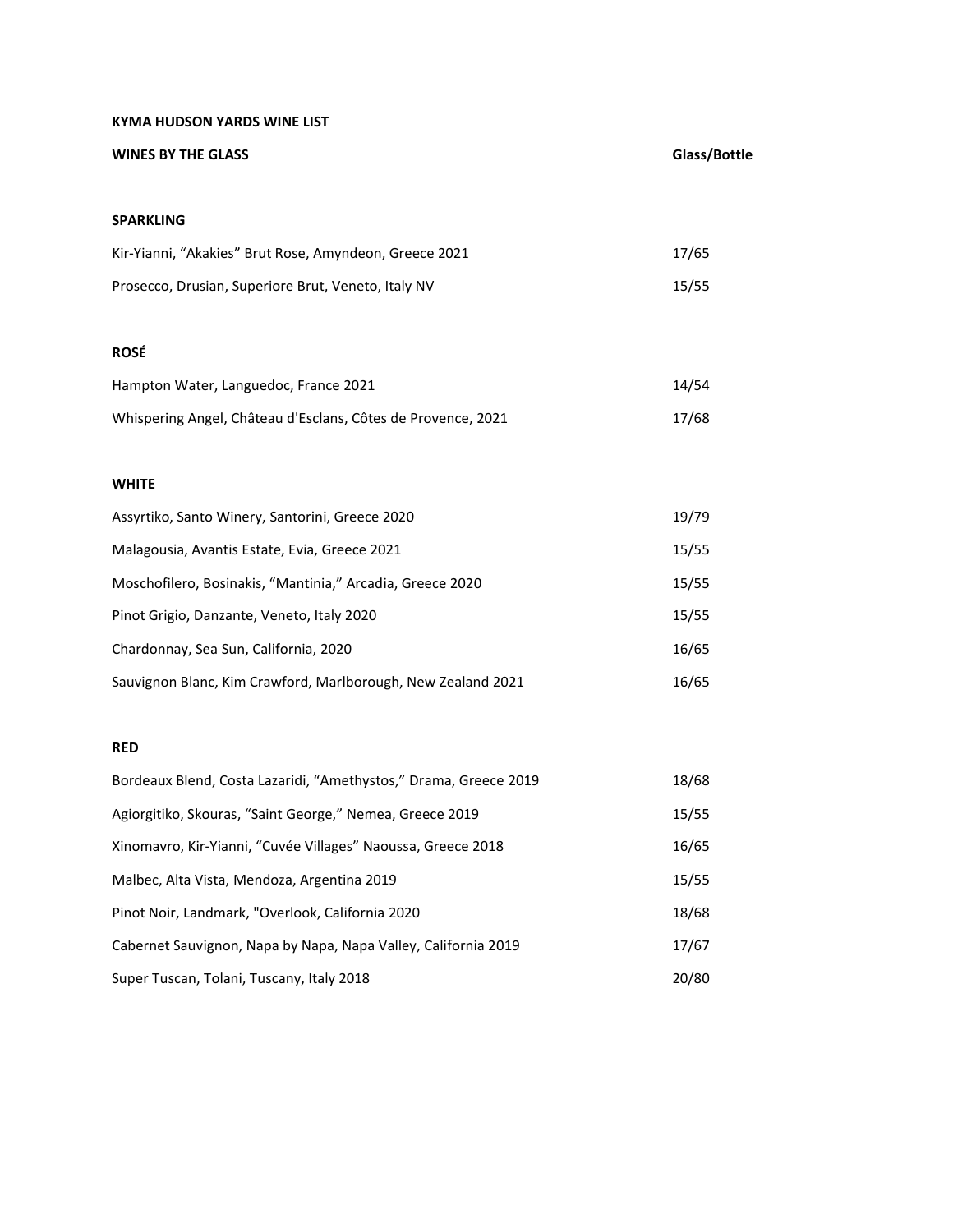# **BY THE BOTTLE**

#### **CHAMPAGNE**

| Dom Perignon, Brut 2012                       | 650 |
|-----------------------------------------------|-----|
| Dom Perignon, "Luminous," Brut 2012           | 850 |
| Moet & Chandon, Imperial Brut NV              | 150 |
| Moet & Chandon, Imperial Brut NV (1.5L)       | 350 |
| Veuve Cliquot, "Premier Cuvee" Brut NV        | 150 |
| Veuve Cliquot, Brut Rosé NV                   | 150 |
| Veuve Cliquot, "Yellow Label," Brut NV (1.5L) | 350 |
| Billecart-Salmon, Brut Rose NV                | 210 |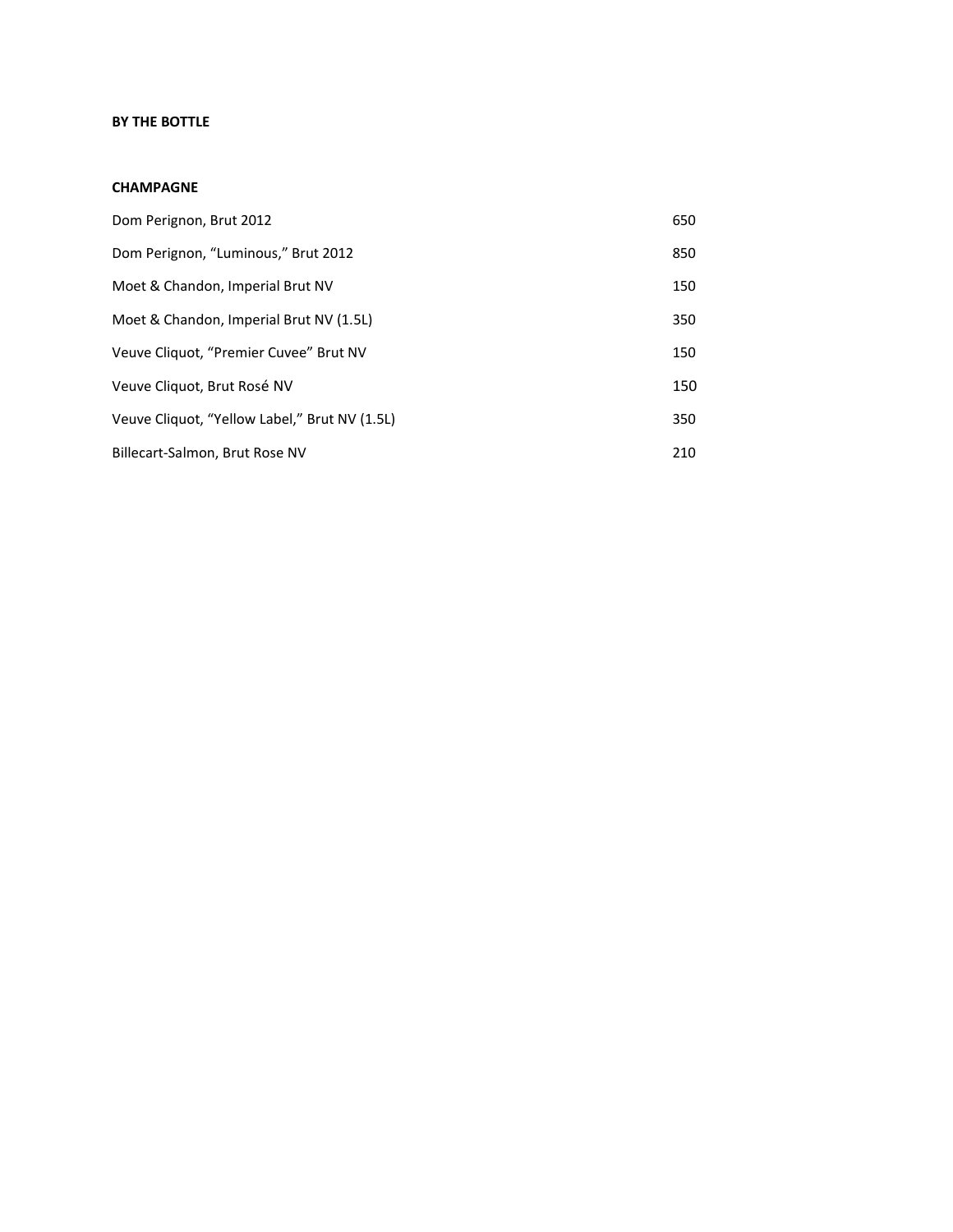# **WHITE WINE SELECTIONS BY THE BOTTLE**

#### **GREECE- SANTORINI**

#### **ASSYRTIKO**

| 206 Koutsoyannopoulos, '17                     | 80  |
|------------------------------------------------|-----|
| 207 Koutsoyannopoulos, "Nikteri,", '16         | 95  |
| 210 Tselepos, Canava Chrissou, "Old Vines" '20 | 85  |
| 205 Sigalas, '20                               | 100 |
| 213 Gaia, "Wild Ferment" '20                   | 110 |
| 212 Venetsanos, '19                            | 115 |
| 211 Hatzidakis "Cuvee no. 15" '20              | 140 |

## **GREECE**

| 218 Vidiano, Douloufakis Winery, Crete '19                  | 55  |
|-------------------------------------------------------------|-----|
| 214 Moschofilero, Mitravelas Estate, Peloponnese '20        | 50  |
| 208 Sauvignon Blanc/Assyrtiko, Biblia Chora, Pangeon '18    | 65  |
| 217 Malagousia, Gerovassiliou, Epanomi '19                  | 80  |
| 209 Semillion/Assyrtiko, Bibla Chora, "Ovilos," Pangeon '18 | 95  |
| 219 Chardonnay, Gerovassiliou, Epanomi '17                  | 105 |
| 216 Viognier, Gerovassiliou, Epanomi '17                    | 110 |

#### **FRANCE**

## **BURGUNDY-CHARDONNAY**

| 200 Chablis, William Fevre '19                            | 80  |
|-----------------------------------------------------------|-----|
| 201 Chablis, Domaine Laroche, "Les Vaudevey," 1er Cru '19 | 130 |
| 202 Meursault, Bouchard Pere et Fils '17                  | 175 |
| 203 Chassagne-Montrachet, Philippe Colin '19              | 200 |
| 204 Puligny-Montrachet, Domaine Leflaive '17              | 325 |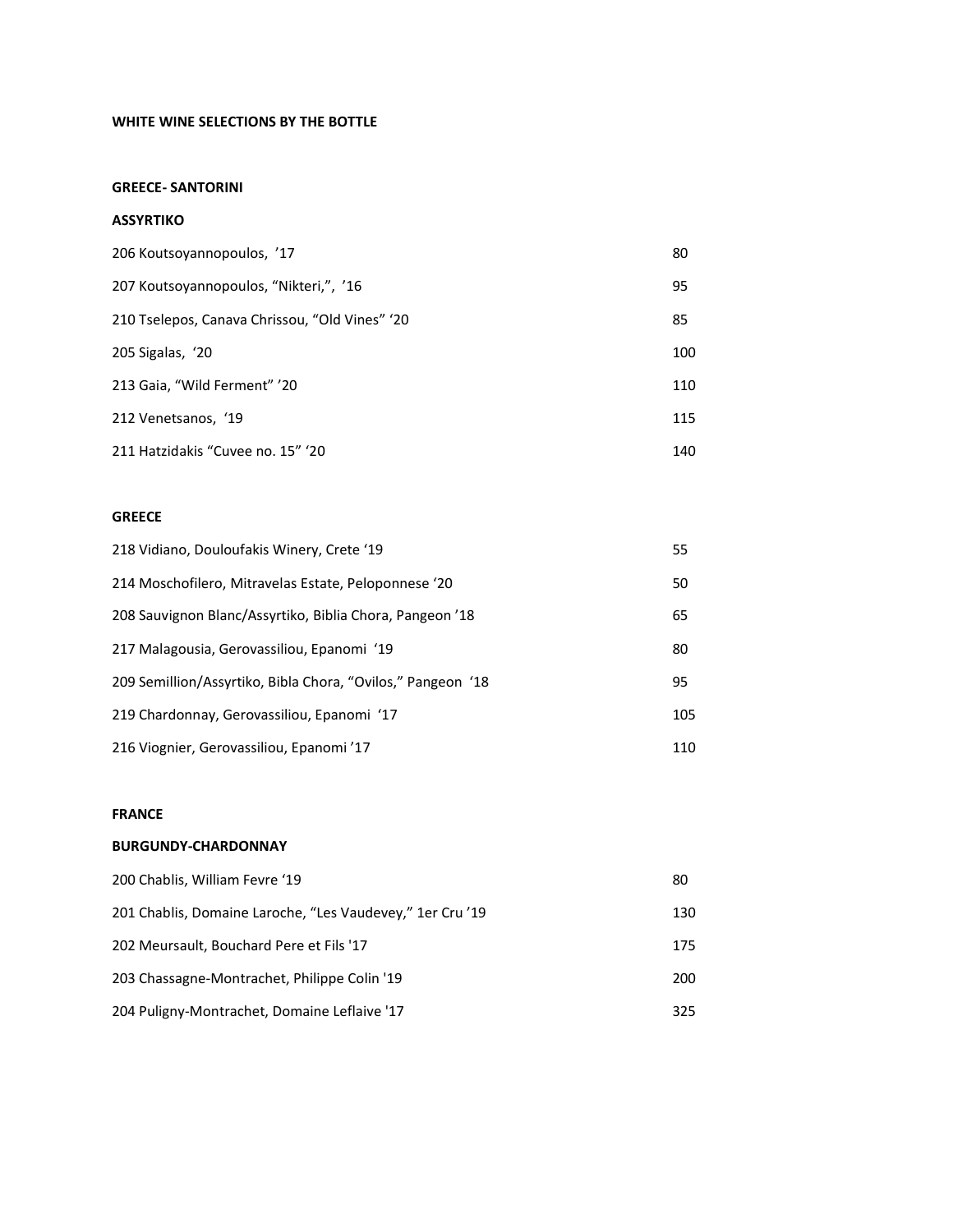# **WHITE WINE BY THE BOTTLE**

#### **FRANCE, OTHER WHITES**

| 232 Riesling, Domaine Zind-Humbrecht, Alsace '16        | -75 |
|---------------------------------------------------------|-----|
| 234 Riesling, Famille Hugel, Alsace '15                 | 65  |
| 230 Viognier, Domaine Faury, Condrieu, Rhone Valley '17 | 150 |

## **OTHER WORLDLY WHITES**

| 220 Albariño, Bodegas La Caña, Navia, Rías Baixas, Spain '18         | 70  |
|----------------------------------------------------------------------|-----|
| 235 Chardonnay, La Spinona, Langhe, Italy '16                        | 60  |
| 233 Riesling, Kuhling-Gillot, "Pettanthal," Rheinhessen, Germany '15 | 105 |
| 231 Viognier, Cristom, Eola-Amity Hills, Oregon '16                  | 70  |

# **CALIFORNIA**

| 227 Sauvignon Blanc, Honig, Napa Valley '20                            | 70  |
|------------------------------------------------------------------------|-----|
| 228 Sauvignon Blanc, Grgich Hills, Fume Blanc, Napa Valley '18         | 85  |
| 229 Sauvignon Blanc, Merry Edwards, Russian River Valley '19           | 115 |
| 226 Chardonnay, Jordan, Russian River Valley '18                       | 70  |
| 225 Chardonnay, Rombauer, Carneros, '20                                | 100 |
| 224 Chardonnay, Joseph Phelps, "Freestone Vineyards," Sonoma Coast '18 | 135 |
| 221 Chardonnay, Kistler, "Les Noisetiers," Sonoma Coast '19            | 140 |
| 223 Chardonnay, Frank Family Vineyards, Carneros '19                   | 105 |
| 222 Chardonnay, Peter Michael Winery," La Carrière" Knights Valley '19 | 250 |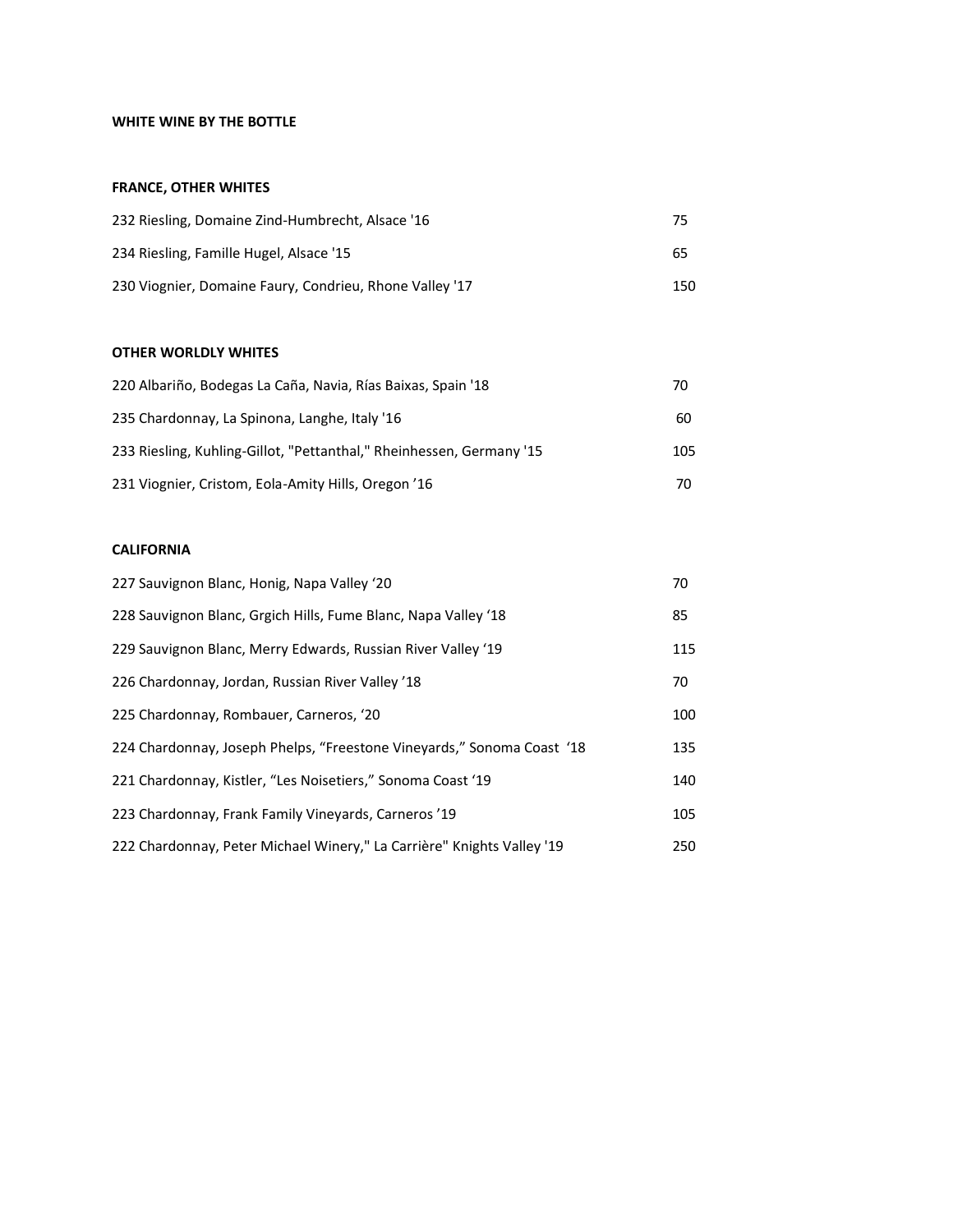## **RED WINE BY THE BOTTLE**

## **GREECE**

| 307 Vlahiko, Domaine Glinavos, Ioannina '18                             | 75  |
|-------------------------------------------------------------------------|-----|
| 301 Cabernet Sauvignon, Costa Lazaridi "Oenotria Land" Drama '18        | 75  |
| 312 Xinomavro, Domaine Karydas, Naoussa '17                             | 85  |
| 311 Xinomavro, Alpha Estate, Old Vines Reserve '17                      | 95  |
| 308 Syrah Blend, Alpha Estate, "SMX" '18                                | 80  |
| 313 Syrah, Domaine Nerantzi, Macedonia '13                              | 105 |
| 302 Rapsani Blend, Tsantali, Rapsani Grand Reserve, Thessalia '11       | 105 |
| 310 Agiorgitiko Blend, La Tour Melas, "Cyrus One," Achnios '19          | 100 |
| 309 Agiorgitiko, Palivou Estate, "Ammos Reserve Terra Leone," Nemea '17 | 105 |
| 313 Agiorgitiko, Parparoussis, Reserve, Nemea '14                       | 125 |
| 318 Agiorgitiko, Papaioannou, "Microclima," Nemea '06                   | 150 |
| 305 Kotsifali/Syrah, Alexakis, Crete '16                                | 65  |

# **ITALY**

| 317 Etna Rosso, "Anno," Sicily 2019                                  | 60  |
|----------------------------------------------------------------------|-----|
| 519 Brunello di Montalcino, Val di Suga, Toscana '15                 | 150 |
| 517 Barbaresco, Musso, "Pora," Piedmonte '17                         | 105 |
| 510 Super Campanian, Montrevertrano, Colli di Salerno, Campania '16  | 195 |
| 508 Aglianico, Mastroberardino, "Radici," Taurasi, Campania '16      | 125 |
| 520 Sagrantino, Arnaldo Caprai, "Collepiano," Montefalco, Umbria '14 | 105 |
| 516 Amarone, Bertani, Valpolicella, Veneto '09                       | 315 |
| 500 Super Tuscan, "Tignanello," Toscana '18                          | 350 |

#### **FRANCE**

| 512 Clos de Vougeot, Olivier Bernstein, Grand Cru, Burgundy '11       | 315 |
|-----------------------------------------------------------------------|-----|
| 511 Domaine AF Gros, 1er Cru "Les Pezerolles," Pommard, Burgundy '16  | 325 |
| 315 Domaine de Bonserine, "La Sarrasine" Côte-Rotie, Rhone Valley '13 | 105 |
| 518 Margaux, Château Cantenac Brown, Bordeaux '14                     | 175 |
| 513 Haut-Medoc, Château LaLagune, Grand Cru Classé, Bordeaux '10      | 250 |